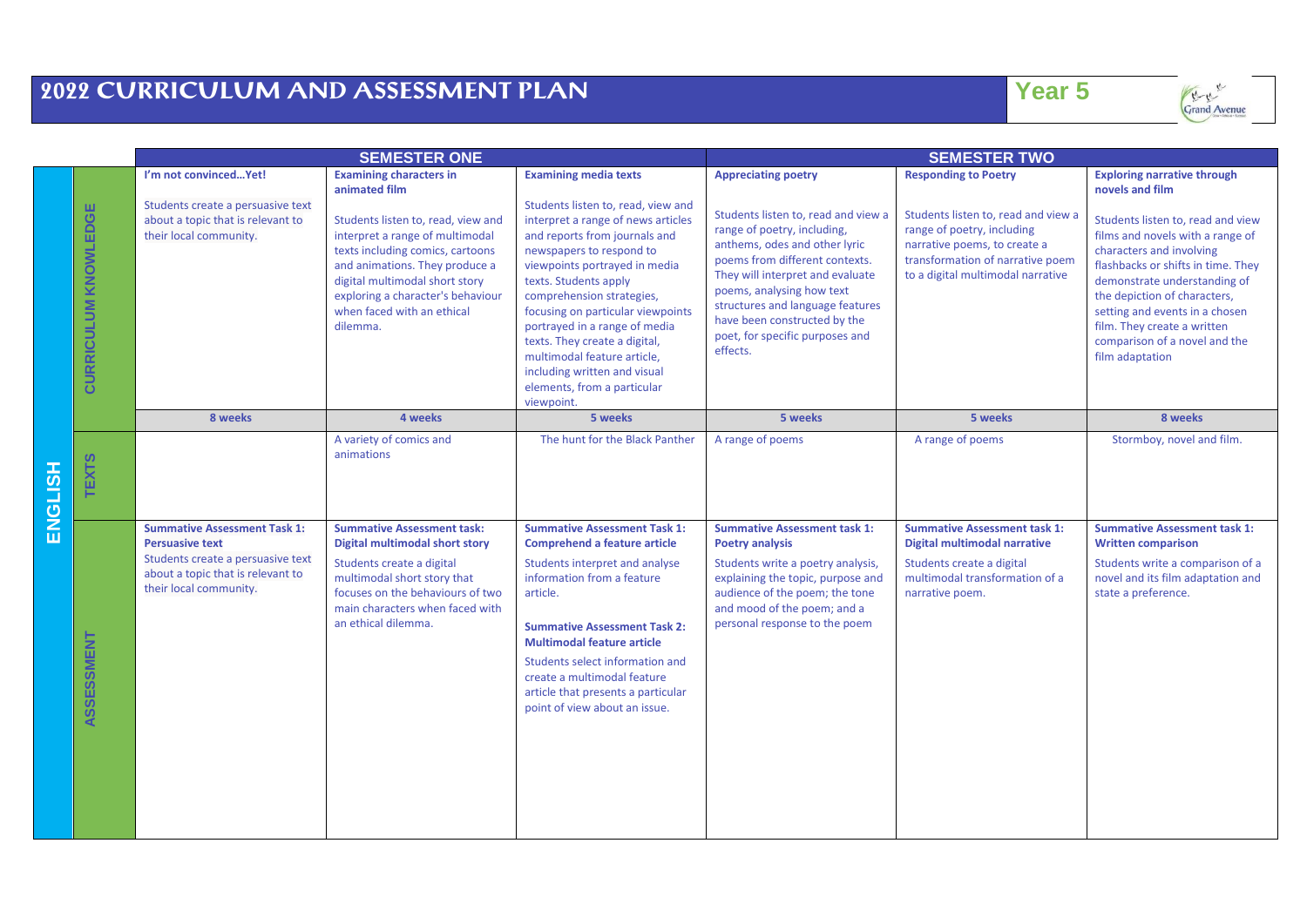|                            | <b>SEMESTER ONE</b>                                                                                                                                                                                                                                                                                                                                                                                                                                                                                                                                                                                                                                                                                                                                                                                                                                                                                                                                                                                                                                                                                                 |                                                                                                                                                                                                                                                                                                                                                                                                                                                                                                                                                                                                                                                                                                                                                                                                                                                                                                                                                                                                                                                                                       | <b>SEMESTER TWO</b>                                                                                                                                                                                                                                                                                                                                                                                                                                                                                                                                                                                                                                                                                                                                                                                                                                                                                                                                                                                                                                                                                                                                                                                                                                                                                                                                                                                                                                                                                                                                                                                                               |                                                                                                                                                                                                                                                                                                                                                                                                                                                                                                                                                                                                                                                                                                                                                                                                                                                                                                                                                                                                                                                                                                                                                                                                                                                                                                                                                                                   |  |
|----------------------------|---------------------------------------------------------------------------------------------------------------------------------------------------------------------------------------------------------------------------------------------------------------------------------------------------------------------------------------------------------------------------------------------------------------------------------------------------------------------------------------------------------------------------------------------------------------------------------------------------------------------------------------------------------------------------------------------------------------------------------------------------------------------------------------------------------------------------------------------------------------------------------------------------------------------------------------------------------------------------------------------------------------------------------------------------------------------------------------------------------------------|---------------------------------------------------------------------------------------------------------------------------------------------------------------------------------------------------------------------------------------------------------------------------------------------------------------------------------------------------------------------------------------------------------------------------------------------------------------------------------------------------------------------------------------------------------------------------------------------------------------------------------------------------------------------------------------------------------------------------------------------------------------------------------------------------------------------------------------------------------------------------------------------------------------------------------------------------------------------------------------------------------------------------------------------------------------------------------------|-----------------------------------------------------------------------------------------------------------------------------------------------------------------------------------------------------------------------------------------------------------------------------------------------------------------------------------------------------------------------------------------------------------------------------------------------------------------------------------------------------------------------------------------------------------------------------------------------------------------------------------------------------------------------------------------------------------------------------------------------------------------------------------------------------------------------------------------------------------------------------------------------------------------------------------------------------------------------------------------------------------------------------------------------------------------------------------------------------------------------------------------------------------------------------------------------------------------------------------------------------------------------------------------------------------------------------------------------------------------------------------------------------------------------------------------------------------------------------------------------------------------------------------------------------------------------------------------------------------------------------------|-----------------------------------------------------------------------------------------------------------------------------------------------------------------------------------------------------------------------------------------------------------------------------------------------------------------------------------------------------------------------------------------------------------------------------------------------------------------------------------------------------------------------------------------------------------------------------------------------------------------------------------------------------------------------------------------------------------------------------------------------------------------------------------------------------------------------------------------------------------------------------------------------------------------------------------------------------------------------------------------------------------------------------------------------------------------------------------------------------------------------------------------------------------------------------------------------------------------------------------------------------------------------------------------------------------------------------------------------------------------------------------|--|
| <b>CURRICULUM KNOLWDGE</b> | <b>Chance</b><br>list possible outcomes of chance experiments<br>describe and order chance events<br>$\bullet$<br>express probability on a numerical continuum<br>۰<br>$\bullet$<br>compare predictions with actual data<br>apply probability to games of chance<br>$\bullet$<br>make predictions in chance experiments.<br>$\bullet$<br>Data representation and interpretation<br>build an understanding of data<br>$\bullet$<br>develop the skill of defining numerical and<br>$\bullet$<br>categorical data<br>generate sample questions<br>$\bullet$<br>explain why data is either numerical or categorical<br>$\bullet$<br>develop an understanding of why data is collected<br>$\bullet$<br>choose appropriate methods to record data<br>$\bullet$<br>$\bullet$<br>interpret data<br>generalise by composing summary statements about<br>$\bullet$<br>data.<br><b>Location and transformation</b><br>investigate and create reflection and rotation<br>symmetry<br>describe and create transformations using symmetry<br>transform shapes through enlargement<br>describe the features of transformed shapes. | <b>Number and place value</b><br>choose appropriate procedures to represent the<br>split and compensate strategy of multiplication<br>use a written strategy for addition and subtraction<br>$\bullet$<br>round and estimate to check the reasonableness<br>of answers<br>explore mental computation strategies for division<br>$\bullet$<br>solve problems using mental computation<br>strategies and informal recording methods<br>compare and evaluate strategies that are<br>$\bullet$<br>appropriate to different problems<br>make generalisations<br><b>Fractions and decimals</b><br>use models to represent fractions<br>$\bullet$<br>count on and count back using unit fractions<br>$\bullet$<br>identify and compare unit fractions using a range of<br>representations<br>solve problems using unit fractions<br>add and subtract simple fractions with the same<br>denominator.<br><b>Geometric reasoning</b><br>• identify the components of angles<br>compare and estimate the size of angles to establish<br>$\bullet$<br>benchmarks<br>construct and measure angles. | <b>Number and place value</b><br>• round and estimate to check an answer is reasonable<br>• use written strategies to add and subtract<br>$\bullet$<br>use an array to multiply one-digit and two-digit<br>numbers<br>• use divisibility rules to divide<br>• solve problems involving computation and apply<br>computation to money problems<br>• add and subtract using mental and written strategies<br>$\bullet$<br>including the right-to-left strategy<br>multiply whole numbers<br>$\bullet$<br>divide by a one-digit whole number with and without<br>$\bullet$<br>remainders.<br><b>Fractions and decimals</b><br>• make connections between fractions and decimals<br>• compare and order decimals.<br><b>Money and financial mathematics</b><br>• investigate income and expenditure<br>• calculate costs<br>investigate savings and spending plans<br>$\bullet$<br>• develop and explain simple financial plans.<br><b>Patterns and algebra</b><br>• create, continue and identify the rule for patterns<br>involving the addition and subtraction of fractions<br>use number sentences to find unknown quantities<br>involving multiplication and division.<br><b>Using units of measurement</b><br>• choose appropriate units for length, area, capacity<br>and mass<br>• measure length, area, capacity and mass<br>$\bullet$<br>problem-solve and reason when applying<br>measurement to answer a question.<br><b>Location and transformation</b><br>explore mapping conventions<br>$\bullet$<br>interpret simple maps<br>$\bullet$<br>use alphanumeric grids to locate landmarks and<br>$\bullet$<br>plot points | <b>Number and place value</b><br>• apply mental and written strategies to solve addition,<br>subtraction and multiplication<br>• identify and use factors and multiples<br>apply computation skills<br>$\bullet$<br>use estimation and rounding to check<br>$\bullet$<br>reasonableness<br>• solve problems involving addition, subtraction,<br>multiplication and division<br>• use efficient mental and written strategies to solve<br>problems.<br><b>Fractions and decimals</b><br>apply decimal skills<br>• recognise that the place value system can be<br>extended beyond hundredths<br>compare order and represent decimals<br>locate decimals on a number line<br>$\bullet$<br>extend the number system to thousandths and<br>beyond.<br><b>Money and financial mathematics</b><br>create simple budgets<br>$\bullet$<br>• calculate with money<br>identify the GST component of invoices and receipts<br>$\bullet$<br>• make financial decisions.<br><b>Using units of measurement</b><br>• read and represent 24-hour time<br>convert between 12-hour and 24-hour time.<br><b>Geometric reasoning</b><br>• estimate and measure angles<br>• construct angles using a protractor.<br><b>Location and transformation</b><br>• explore maps and grids<br>use a grid to locate and describe locations<br>• describe positions using landmarks and directional<br>language. |  |
|                            |                                                                                                                                                                                                                                                                                                                                                                                                                                                                                                                                                                                                                                                                                                                                                                                                                                                                                                                                                                                                                                                                                                                     |                                                                                                                                                                                                                                                                                                                                                                                                                                                                                                                                                                                                                                                                                                                                                                                                                                                                                                                                                                                                                                                                                       | describe symmetry<br>create symmetrical designs<br>$\bullet$                                                                                                                                                                                                                                                                                                                                                                                                                                                                                                                                                                                                                                                                                                                                                                                                                                                                                                                                                                                                                                                                                                                                                                                                                                                                                                                                                                                                                                                                                                                                                                      | Data representation and interpretation<br>• explore types of data<br>• investigate an issue (design data-collection questions<br>and tools<br>• collect and represent data<br>• interpret and describe data to draw a conclusion.                                                                                                                                                                                                                                                                                                                                                                                                                                                                                                                                                                                                                                                                                                                                                                                                                                                                                                                                                                                                                                                                                                                                                 |  |

**ATHEMATICS**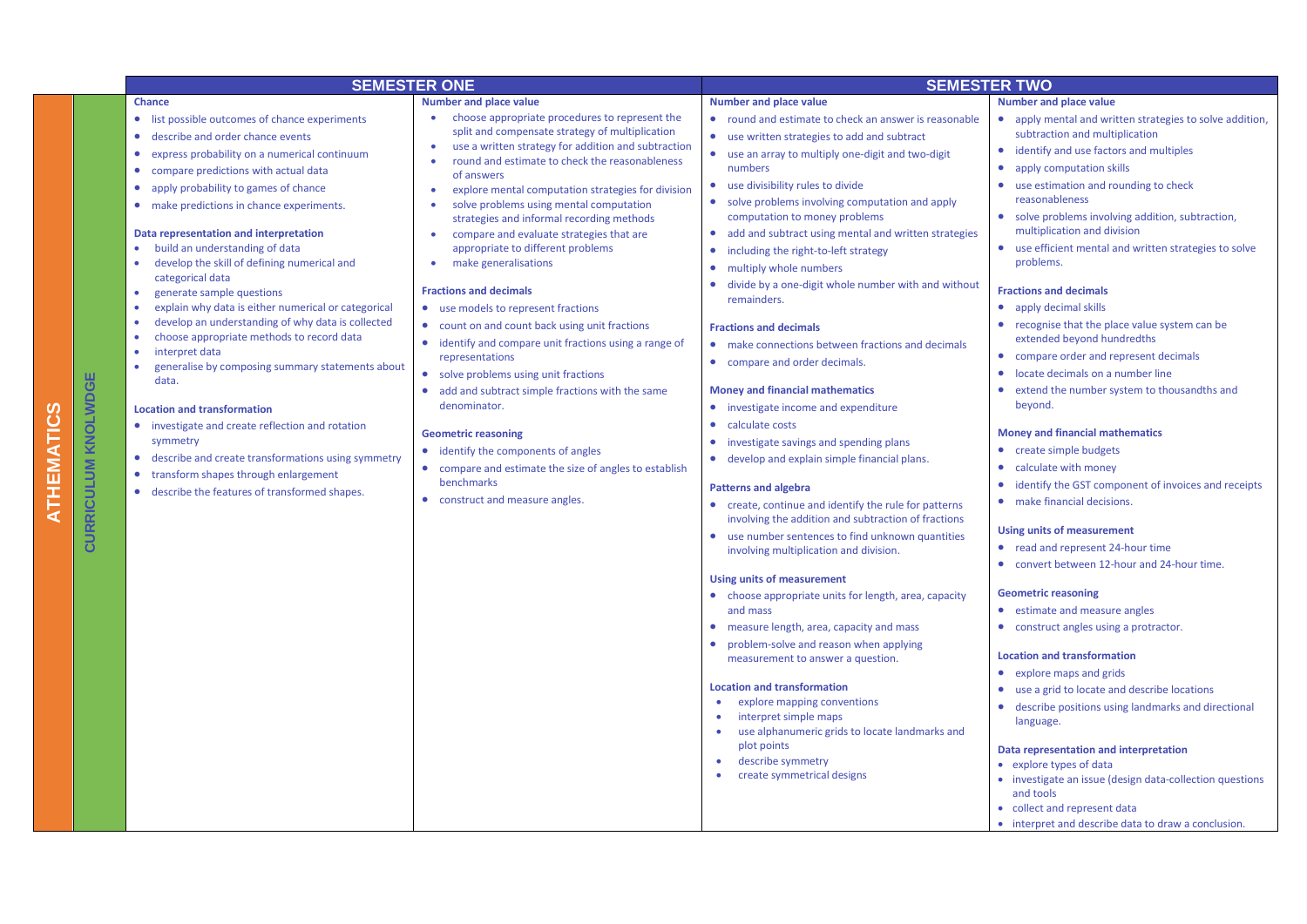|                        | <b>Summative Assessment Task 1: Describing chance</b><br>and probability                                                                                                                                                                                                                                                                                                                                                                                                                                                                   | <b>Summative Assessment Task 1: Applying shape,</b><br>angle and transformation concepts                                                                                                                                                                                                                                                                                                                                                                                                                                                                                                                                                                                                                                                              | <b>Summative Assessment Task 1: Continuing patterns,</b><br>calculating with money and numbers                                                                                                                                                                                                                                                                                                                                                                                                                                                                                          | <b>Summative Assessment Task 1: Calculating time and</b><br>identifying factors and multiples                                   |
|------------------------|--------------------------------------------------------------------------------------------------------------------------------------------------------------------------------------------------------------------------------------------------------------------------------------------------------------------------------------------------------------------------------------------------------------------------------------------------------------------------------------------------------------------------------------------|-------------------------------------------------------------------------------------------------------------------------------------------------------------------------------------------------------------------------------------------------------------------------------------------------------------------------------------------------------------------------------------------------------------------------------------------------------------------------------------------------------------------------------------------------------------------------------------------------------------------------------------------------------------------------------------------------------------------------------------------------------|-----------------------------------------------------------------------------------------------------------------------------------------------------------------------------------------------------------------------------------------------------------------------------------------------------------------------------------------------------------------------------------------------------------------------------------------------------------------------------------------------------------------------------------------------------------------------------------------|---------------------------------------------------------------------------------------------------------------------------------|
|                        | <b>Short answer questions</b>                                                                                                                                                                                                                                                                                                                                                                                                                                                                                                              | Written                                                                                                                                                                                                                                                                                                                                                                                                                                                                                                                                                                                                                                                                                                                                               | Short answer questions                                                                                                                                                                                                                                                                                                                                                                                                                                                                                                                                                                  | Short answer questions                                                                                                          |
| <b>SSMENT</b><br>ASSE: | Students mathematically describe chance<br>experiments involving equally likely outcomes and<br>represent those outcomes.<br><b>Summative Assessment Task 2: Interpreting data</b><br>and posing questions to collect data<br>Written<br>Students classify and interpret data and pose<br>questions to gather data.<br><b>Summative Assessment Task 3: Applying</b><br>transformation concepts<br>Written<br>Students describe the symmetry and transformation<br>of two-dimensional shapes, and identify line and<br>rotational symmetry. | Students measure and construct angles, and make<br>connections between three-dimensional objects and<br>their two-dimensional representations. Students<br>describe the symmetry and transformation of two-<br>dimensional shapes, and identify line and rotational<br>symmetry.<br><b>Summative Assessment Task 2: Solving simple</b><br>multiplication, division and fraction problems<br><b>Short answer questions</b><br>Students solve multiplication and division problems<br>by efficiently and accurately applying a range of<br>strategies, checking the reasonableness of answers<br>using estimation and rounding. Students locate,<br>represent, compare and order fractions and add and<br>subtract fractions with the same denominator. | Students continue patterns by adding and subtracting<br>fractions and decimals, and identify and explain<br>strategies for finding unknown quantities in number<br>sentences involving the four operations. Students<br>apply a range of computation strategies to solve<br>problems and to plan and calculate simple budgets.<br><b>Summative Assessment Task 2: Calculating</b><br>measurements<br>Short answer questions<br>Students choose appropriate units of measurement<br>for length, area, volume, capacity and mass. Students<br>calculate perimeter and area of rectangles. | Students convert between 12-hour and 24-hour time.<br>Students identify and describe factors and multiples<br>of whole numbers. |
|                        |                                                                                                                                                                                                                                                                                                                                                                                                                                                                                                                                            |                                                                                                                                                                                                                                                                                                                                                                                                                                                                                                                                                                                                                                                                                                                                                       |                                                                                                                                                                                                                                                                                                                                                                                                                                                                                                                                                                                         |                                                                                                                                 |

|                       |     | <b>SEMESTER ONE</b>         | <b>SEMESTER TWO</b>                                                                                                                                                                                                                                                                                                       |
|-----------------------|-----|-----------------------------|---------------------------------------------------------------------------------------------------------------------------------------------------------------------------------------------------------------------------------------------------------------------------------------------------------------------------|
|                       |     | <b>DIGITAL TECHNOLOGIES</b> | <b>DESIGN AND TECHNOLOGIES</b>                                                                                                                                                                                                                                                                                            |
| <u>ကို</u><br>$\circ$ | .Σա |                             | <b>Design for nature</b><br>In this unit students will investigate characteristics and properties of a range of materials, systems,<br>components, tools and equipment, and evaluate their suitability for use. They will design a product to meet an<br>identified need or opportunity for wildlife in their local area. |
| ECHNOL                |     |                             | Students design and make a product that supports wildlife to coexist with humans in the school environment.                                                                                                                                                                                                               |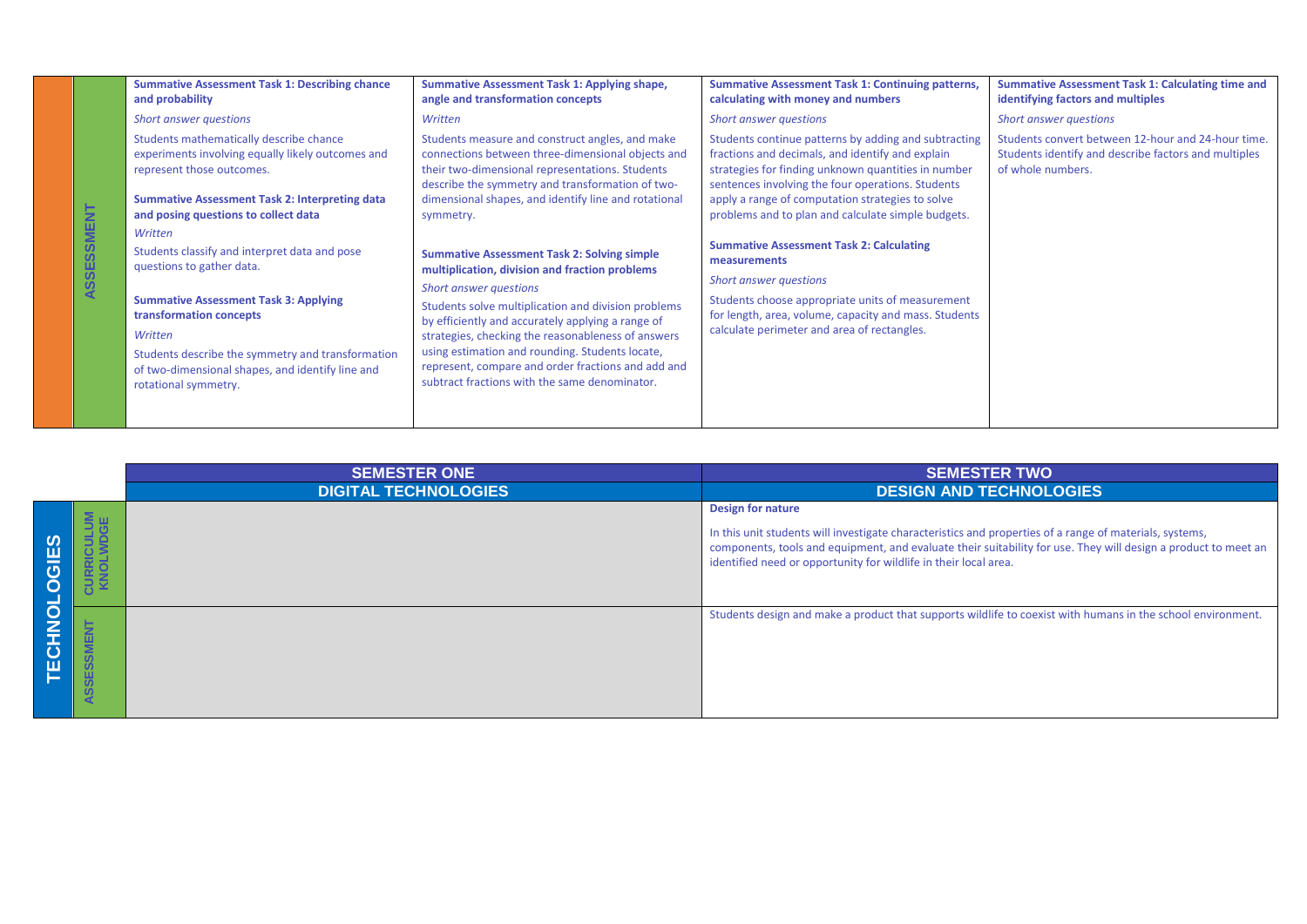|        |                               |                                                                                                                                                                                                                                                                                                                                                                            | <b>SEMESTER ONE</b>                                                                                                                                                                                                                                                                                                                                                                                                                            | <b>SEMESTER TWO</b>                                                                                                                                                                                                                                                                                                                                 |                                                                                                                                                                                                                                                                                                                                                                                           |  |
|--------|-------------------------------|----------------------------------------------------------------------------------------------------------------------------------------------------------------------------------------------------------------------------------------------------------------------------------------------------------------------------------------------------------------------------|------------------------------------------------------------------------------------------------------------------------------------------------------------------------------------------------------------------------------------------------------------------------------------------------------------------------------------------------------------------------------------------------------------------------------------------------|-----------------------------------------------------------------------------------------------------------------------------------------------------------------------------------------------------------------------------------------------------------------------------------------------------------------------------------------------------|-------------------------------------------------------------------------------------------------------------------------------------------------------------------------------------------------------------------------------------------------------------------------------------------------------------------------------------------------------------------------------------------|--|
| 山<br>ひ | <b>CURRICULUM</b><br>KNOLWDGE | Unit 2: Our place in the<br>solar system<br>Students describe the key features of our solar<br>system including planets and stars. They discuss<br>scientific developments that have affected people's<br>lives and describe details of contributions to our<br>knowledge of the solar system from a range of<br>people.                                                   | Unit 3: Now you see it<br>Students investigate the properties of light and the<br>formation of shadows. They investigate reflection<br>angles, how refraction affects our perceptions of an<br>object's location, how filters absorb light and affect<br>how we perceive the colour of objects, and the<br>relationship between light source distance and<br>shadow height.                                                                    | Unit 1: Survival in<br>the environment<br>Students analyse the structural features and<br>behavioural adaptations that assist living things to<br>survive in their environment.                                                                                                                                                                     | <b>Unit 4: Matter matters</b><br>Students broaden their classification of matter to<br>include gases and begin to see how matter structures<br>the world around them. They understand that solids,<br>liquids and gases have some shared and some<br>distinct observable properties and can behave in<br>different ways.                                                                  |  |
| ш<br>ທ | ASSESSMENT                    | Unit 2: Exploring the solar system<br>Poster/multi-modal presentation<br>Students describe key features of the solar system.<br>Students describe how science knowledge develops<br>from many people's contributions and explain how<br>scientific developments have affected people's lives<br>and solved problems. Students communicate ideas<br>using multimodal texts. | Unit 3: Exploring the transfer of light<br><b>Experimental investigation</b><br>Students plan, predict and conduct a fair<br>investigation to explain everyday phenomena<br>associated with the transfer of light. Students<br>describe how scientific developments have affected<br>people's lives and help us solve problems. Students<br>describe ways to improve the fairness of their<br>investigation and communicate ideas and findings | Unit 1: Creating a creature<br>Poster/multi-modal presentation<br>Students analyse how the form of living things<br>enables them to function in their environments.<br>Students use environmental data when suggesting<br>explanations for difference in structural features of<br>creatures. Students communicate ideas using<br>multimodal texts. | Unit 4: Investigating evaporation and explaining<br>solids, liquids and gases<br><b>Experimental investigation</b><br>Students plan, conduct and evaluate an investigation<br>into a variable that affects evaporation and describe<br>and apply knowledge of the physical properties of<br>solids, liquids and gases. Students communicate<br>ideas and findings using multimodal texts. |  |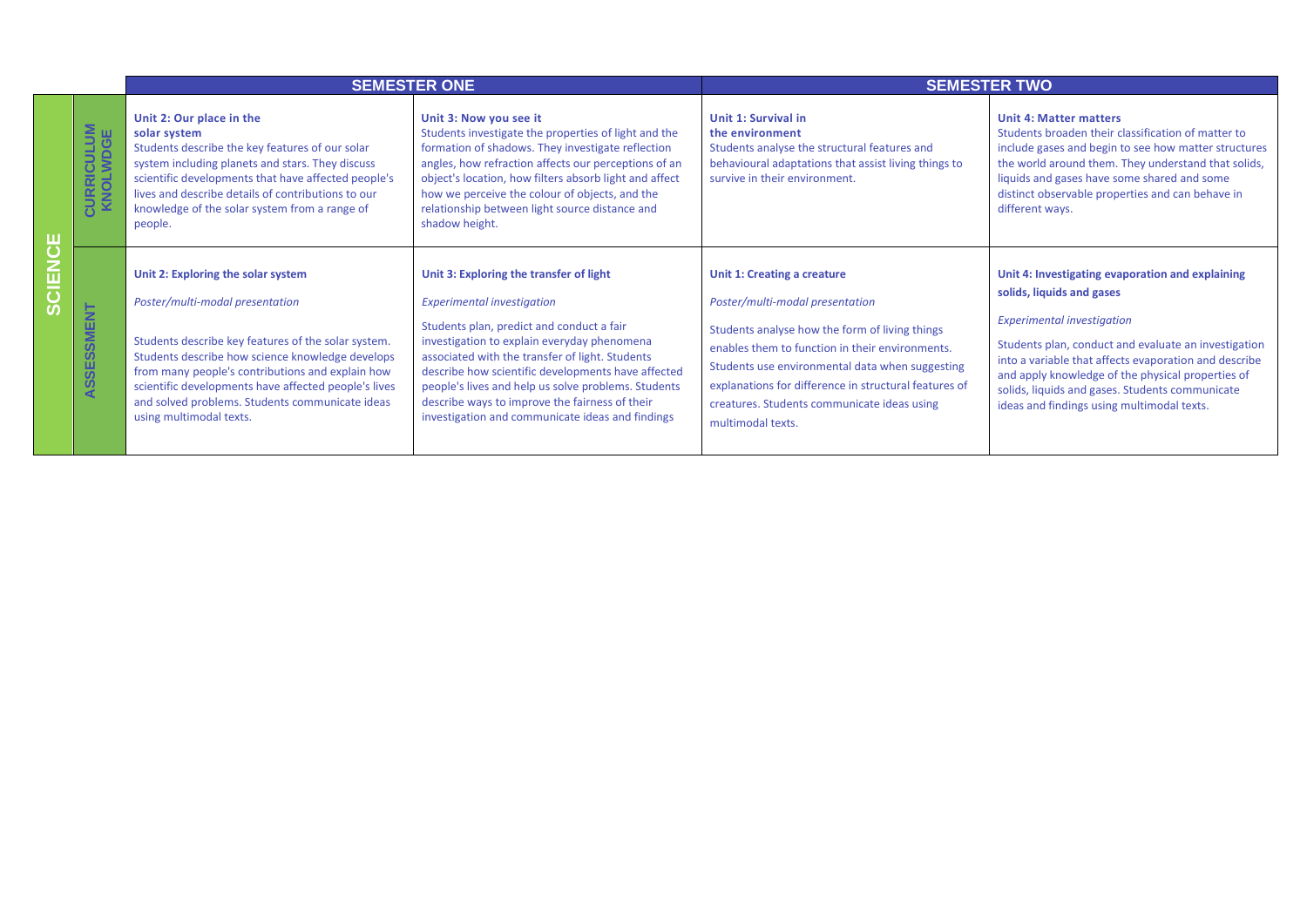|                            |                                                                                                                                                                                                                                                                                                                                                                                                                                                                                                                                                                                                                                                                                                                                                                                                                                                                                                                                                                                                                                                  | <b>SEMESTER ONE</b>                                                                                                                                                                                                                                                                                                                                                                                                                                                                                                                                                                                                                                                                                                                                                                                                                                                                                                                                                                                                                                                                                        |                                                                                                                                                                                                                                                                                                                                                                                                                                                                                                                                                                                                                                                                                                                                                                                                                                                                                                                                                                                                                                                                    | <b>SEMESTER TWO</b>                                                                                                                                                                                                                                                                                                                                                                                                                                                                                                                                                                                                                                                                                                                                                                                                                                                                                                                                                                                                                   |                                                                                                                                                                                                                                                                                                                                                                                                                                                                                                                                                                                                                                                                        |  |
|----------------------------|--------------------------------------------------------------------------------------------------------------------------------------------------------------------------------------------------------------------------------------------------------------------------------------------------------------------------------------------------------------------------------------------------------------------------------------------------------------------------------------------------------------------------------------------------------------------------------------------------------------------------------------------------------------------------------------------------------------------------------------------------------------------------------------------------------------------------------------------------------------------------------------------------------------------------------------------------------------------------------------------------------------------------------------------------|------------------------------------------------------------------------------------------------------------------------------------------------------------------------------------------------------------------------------------------------------------------------------------------------------------------------------------------------------------------------------------------------------------------------------------------------------------------------------------------------------------------------------------------------------------------------------------------------------------------------------------------------------------------------------------------------------------------------------------------------------------------------------------------------------------------------------------------------------------------------------------------------------------------------------------------------------------------------------------------------------------------------------------------------------------------------------------------------------------|--------------------------------------------------------------------------------------------------------------------------------------------------------------------------------------------------------------------------------------------------------------------------------------------------------------------------------------------------------------------------------------------------------------------------------------------------------------------------------------------------------------------------------------------------------------------------------------------------------------------------------------------------------------------------------------------------------------------------------------------------------------------------------------------------------------------------------------------------------------------------------------------------------------------------------------------------------------------------------------------------------------------------------------------------------------------|---------------------------------------------------------------------------------------------------------------------------------------------------------------------------------------------------------------------------------------------------------------------------------------------------------------------------------------------------------------------------------------------------------------------------------------------------------------------------------------------------------------------------------------------------------------------------------------------------------------------------------------------------------------------------------------------------------------------------------------------------------------------------------------------------------------------------------------------------------------------------------------------------------------------------------------------------------------------------------------------------------------------------------------|------------------------------------------------------------------------------------------------------------------------------------------------------------------------------------------------------------------------------------------------------------------------------------------------------------------------------------------------------------------------------------------------------------------------------------------------------------------------------------------------------------------------------------------------------------------------------------------------------------------------------------------------------------------------|--|
|                            | Inquiry question:                                                                                                                                                                                                                                                                                                                                                                                                                                                                                                                                                                                                                                                                                                                                                                                                                                                                                                                                                                                                                                | <b>Inquiry question:</b>                                                                                                                                                                                                                                                                                                                                                                                                                                                                                                                                                                                                                                                                                                                                                                                                                                                                                                                                                                                                                                                                                   | Inquiry question:                                                                                                                                                                                                                                                                                                                                                                                                                                                                                                                                                                                                                                                                                                                                                                                                                                                                                                                                                                                                                                                  | Inquiry question:                                                                                                                                                                                                                                                                                                                                                                                                                                                                                                                                                                                                                                                                                                                                                                                                                                                                                                                                                                                                                     | <b>Inquiry question:</b>                                                                                                                                                                                                                                                                                                                                                                                                                                                                                                                                                                                                                                               |  |
| <b>CURRICULUM KNOLWDGE</b> | How do people and environments<br>$\bullet$<br>influence one another?<br>In this unit, students:<br>examine the characteristics of places<br>in Europe and North America and the<br>location of their major countries in<br>relation to Australia<br>describe the relative location of<br>places at a national scale<br>identify and describe the human and<br>environmental factors that influence<br>the characteristics of places<br>$\bullet$<br>examine the interconnections<br>between people and environments<br>investigate the impact of human<br>actions on the environmental<br>characteristics of places in Europe<br>and North America<br>$\bullet$<br>organise data in a range of formats<br>using appropriate conventions<br>interpret data to identify simple<br>patterns, trends, spatial distributions<br>and infer relationships<br>evaluate evidence about the<br>characteristics of places to draw<br>conclusions about preferred places to<br>live<br>present findings and conclusions<br>using discipline-specific terms. | How are people and environments<br>managed in Australian communities?<br>In this unit, students:<br>examine how Australian communities<br>are affected by the interconnection<br>between people, places and<br>environments<br>٠<br>investigate the importance of laws<br>and regulations in managing people<br>and environments in Australian<br>communities<br>explore the influence of people on<br>the human characteristics of places,<br>including the organisation of space<br>through zoning<br>recognise the ways of living of<br>Aboriginal peoples and Torres Strait<br>Islander peoples, particularly in<br>relation to land and resource<br>management<br>investigate environmental challenges<br>such as natural hazards and their<br>effect on Australian communities<br>explore the principles involved in<br>minimising the harmful effects of<br>natural hazards<br>interpret data to evaluate the ways<br>citizens responded to an Australian<br>natural hazard<br>propose ways in which citizens can<br>respond to natural hazards and<br>describe the possible effects of<br>actions. | How have individuals and groups in<br>$\bullet$<br>the colonial past contributed to the<br>development of Australia?<br>In this unit, students:<br>$\bullet$<br>examine key events related to the<br>development of British colonies in<br>Australia after 1800<br>$\bullet$<br>identify the economic, political and<br>social reasons for colonial<br>developments in Australia after 1800<br>investigate the effects that<br>colonisation had on the lives of<br>Aboriginal peoples and on the<br>environment<br>locate information from sources<br>about aspects of daily life for<br>different groups of people during the<br>colonial period in Australia<br>present ideas in narrative form to<br>describe how and why life changed<br>and stayed the same in a colonial<br>community<br>identify different viewpoints about<br>۰<br>the significance of individuals and<br>groups in shaping the colonies<br>$\bullet$<br>sequence significant events and<br>developments that occurred during<br>the development of colonial Australia<br>using timelines. | How have people enacted their<br>values and perceptions about their<br>community, other people and places,<br>past and present?<br>In this unit, students:<br>investigate the key values of<br>Australia's liberal democratic system<br>of government, particularly the<br>values of freedom, equality, fairness<br>and justice<br>$\bullet$<br>identify significant past<br>developments, events, individuals<br>and groups that impacted on the<br>development of law and democracy<br>in Australia, particularly the Eureka<br><b>Stockade and Peter Lalor</b><br>$\bullet$<br>explore representative democracy<br>and voting processes in Australia<br>$\bullet$<br>investigate how students enact<br>democratic values and processes<br>through participating in school<br>elections<br>$\bullet$<br>generate alternative responses to a<br>democratic issue and propose action<br>by describing the positive and<br>negative effects<br>$\bullet$<br>present ideas about proposed actions<br>in response to a democratic issue. | What is the relationship between<br>environments and my role as a<br>consumer?<br>In this unit, students:<br>$\bullet$<br>examine how to distinguish between<br>needs and wants<br>$\bullet$<br>identify why choices need to be made<br>about how limited resources are used<br>$\bullet$<br>investigate how different types of<br>resources are used by societies to<br>satisfy needs and wants of present<br>and future generations<br>describe a variety of factors influence<br>consumer choices<br>$\bullet$<br>identify and present findings about<br>different strategies that can be used<br>to help make informed personal<br>consumer and financial choices. |  |
| ASSESSMENT                 | Research<br>Students investigate the characteristics of<br>places and use evidence to draw<br>conclusions about a preferred place to<br>live.                                                                                                                                                                                                                                                                                                                                                                                                                                                                                                                                                                                                                                                                                                                                                                                                                                                                                                    | <b>Supervised assessment</b><br>Students identify how legal and<br>environmental issues in Australian<br>communities can be managed.                                                                                                                                                                                                                                                                                                                                                                                                                                                                                                                                                                                                                                                                                                                                                                                                                                                                                                                                                                       | <b>Assignment/Project</b><br>Students conduct an inquiry to answer<br>the inquiry question, 'How and why did<br>the lives of the people in the Australian<br>colonies change or stay the same because<br>of the gold rush?'                                                                                                                                                                                                                                                                                                                                                                                                                                                                                                                                                                                                                                                                                                                                                                                                                                        | <b>Collection of work</b><br>Students investigate democratic values<br>and processes in the school community                                                                                                                                                                                                                                                                                                                                                                                                                                                                                                                                                                                                                                                                                                                                                                                                                                                                                                                          | <b>Supervised assessment</b><br>Students explain how people in<br>communities make decisions about the<br>use of resources to meet their needs and<br>wants.                                                                                                                                                                                                                                                                                                                                                                                                                                                                                                           |  |

**HASS**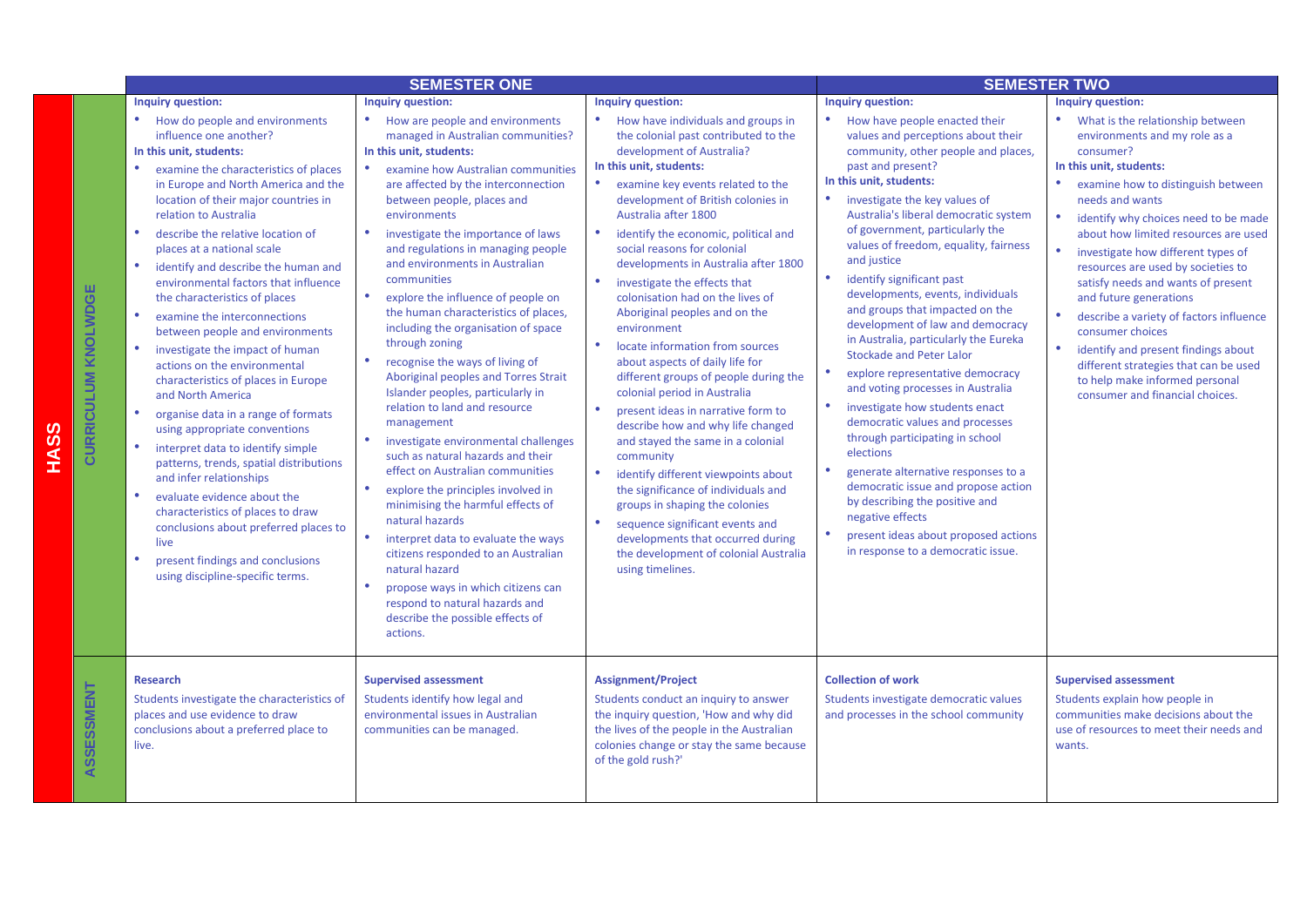|               |                                             | <b>SEMESTER ONE</b>                                                            |                                                                                                                                                                   | <b>SEMESTER TWO</b>                                                                                                                              |                                                                                                                                                                                          |  |
|---------------|---------------------------------------------|--------------------------------------------------------------------------------|-------------------------------------------------------------------------------------------------------------------------------------------------------------------|--------------------------------------------------------------------------------------------------------------------------------------------------|------------------------------------------------------------------------------------------------------------------------------------------------------------------------------------------|--|
|               |                                             | <b>Visual Art</b>                                                              | Dance                                                                                                                                                             | <b>Media Art</b>                                                                                                                                 | <b>Drama</b>                                                                                                                                                                             |  |
| ဖွာ<br>œ<br>⋖ | $\overline{\mathbf{5}}$                     | Students will study Steampunk and create a sculpture<br>inspired by the genre. | Students will explore dance moves from popular<br>artists/groups through history via teacher-delivered<br>and student-devised choreography.                       | Students will use the application iMovie to create a<br>filmed informative and entertaining news<br>presentation about the Australian Gold Rush. | To explore the work of media artists and collaborate<br>to create a stop motion animation to communicate a<br>point of view for an audience.                                             |  |
| щ<br>--       | 롦<br>Ē<br>ഗ<br>ഗ<br>ш<br>ശ<br><b>S</b><br>◀ | Students create a Steampunk inspired sculpture.                                | Students will perform a teacher and student devised<br>piece of choreography. They will reflect of 4 elements<br>of dance and how they were used to make meaning. | Students will work in small groups to create a short<br>news presentation informing audience about the<br>Australian Gold Rush.                  | Students will work in small performance groups,<br>demonstrating elements of drama (voice, character,<br>movement), transformation skills (person and<br>object), and performance skills |  |

|                                 |                                                                   |                                                                                                                                                                                                                                                                                                                                                                      | <b>SEMESTER ONE</b>                                                                                                                                                                                                                                                                                                                                                                                                                                                                                                             | <b>SEMESTER TWO</b>                                                                                                                                                                                                                                                                                                                                                                     |                                                                                                                                                                                                                                                                                                                  |  |
|---------------------------------|-------------------------------------------------------------------|----------------------------------------------------------------------------------------------------------------------------------------------------------------------------------------------------------------------------------------------------------------------------------------------------------------------------------------------------------------------|---------------------------------------------------------------------------------------------------------------------------------------------------------------------------------------------------------------------------------------------------------------------------------------------------------------------------------------------------------------------------------------------------------------------------------------------------------------------------------------------------------------------------------|-----------------------------------------------------------------------------------------------------------------------------------------------------------------------------------------------------------------------------------------------------------------------------------------------------------------------------------------------------------------------------------------|------------------------------------------------------------------------------------------------------------------------------------------------------------------------------------------------------------------------------------------------------------------------------------------------------------------|--|
|                                 |                                                                   | <b>Term One</b>                                                                                                                                                                                                                                                                                                                                                      | <b>Term Two</b>                                                                                                                                                                                                                                                                                                                                                                                                                                                                                                                 | <b>Term Three</b>                                                                                                                                                                                                                                                                                                                                                                       | <b>Term Four</b>                                                                                                                                                                                                                                                                                                 |  |
| 59<br><b>ANE</b><br><b>JAP</b>  | 58<br>弓岛<br>ပ<br>日至                                               | In this unit students will be engaged in a<br>comparative study of seasonal celebrations. They<br>will focus on language structures including:<br>sentence building, questioning, particles, and the<br>use of adjectives and time.                                                                                                                                  | In this unit, students use language to create and<br>describe action heroes to entertain others.<br>Students will:<br>• engage with a range of spoken and written<br>imaginative texts about the representation of action<br>heroes<br>• reinterpret or create alternative versions of action<br>heroes using different modes or contexts<br>• design an action hero with their qualities<br>portrayed in a comic strip<br>• participate in intercultural experience to notice,<br>compare and reflect on language and culture. | In this unit students are learning the concept of play<br>and its universality across cultures<br>Discuss group play activities.<br>Plan and demonstrate group games.<br>Translate game rules.<br>Reflect on cultural values expressed through game<br>play.                                                                                                                            | In this unit students are learning about Japanese<br>cuisine and eating habits.<br>Students will:<br>learn about the foods Japanese kids eat for<br>lunch.<br>make your own おべんとう.<br>$\bullet$<br>compare expressions and eating culture used<br>at mealtimes in Japan and Australia.                           |  |
| ဖာ<br><b>AGE</b><br><b>USNA</b> | <b>SMENT</b><br>$\boldsymbol{\omega}$<br>ш.<br>ഄ<br><b>S</b><br>◀ | Students identify and write simple sentence<br>structures and expressions in Hiragana in a<br>summative assessment.<br>Students identify and reflect on the various ways<br>that countries and people celebrate globally. This is<br>through observed class discussion and the<br>production of a presentation which is shown in class<br>as a summative assessment. | Understanding translate famous Japanese anime<br>characters into English.<br>Students create an original anime character profile<br>and present to students in Japan or to the teacher.<br>Students participate in an observed discussion on<br>the cultural similarities and differences prevalent in<br>anime.                                                                                                                                                                                                                | Students identify and write a comparison of<br>Japanese and Australian games in books, in addition<br>to participation in class discussion.<br>A bilingual individual or group video is produced<br>that explains the rules of a game that may be<br>unfamiliar to Japanese students. The student's<br>video is Judged by Japanese principals and also used<br>as summative assessment. | Students able to identify and describe different<br>foods using Hiragana and Katakana and identify<br>when on a formative assessment at the begging or<br>term and summative one at the end. Students are<br>observed in the production of an obento packed<br>lunch box in class under strict time constraints. |  |